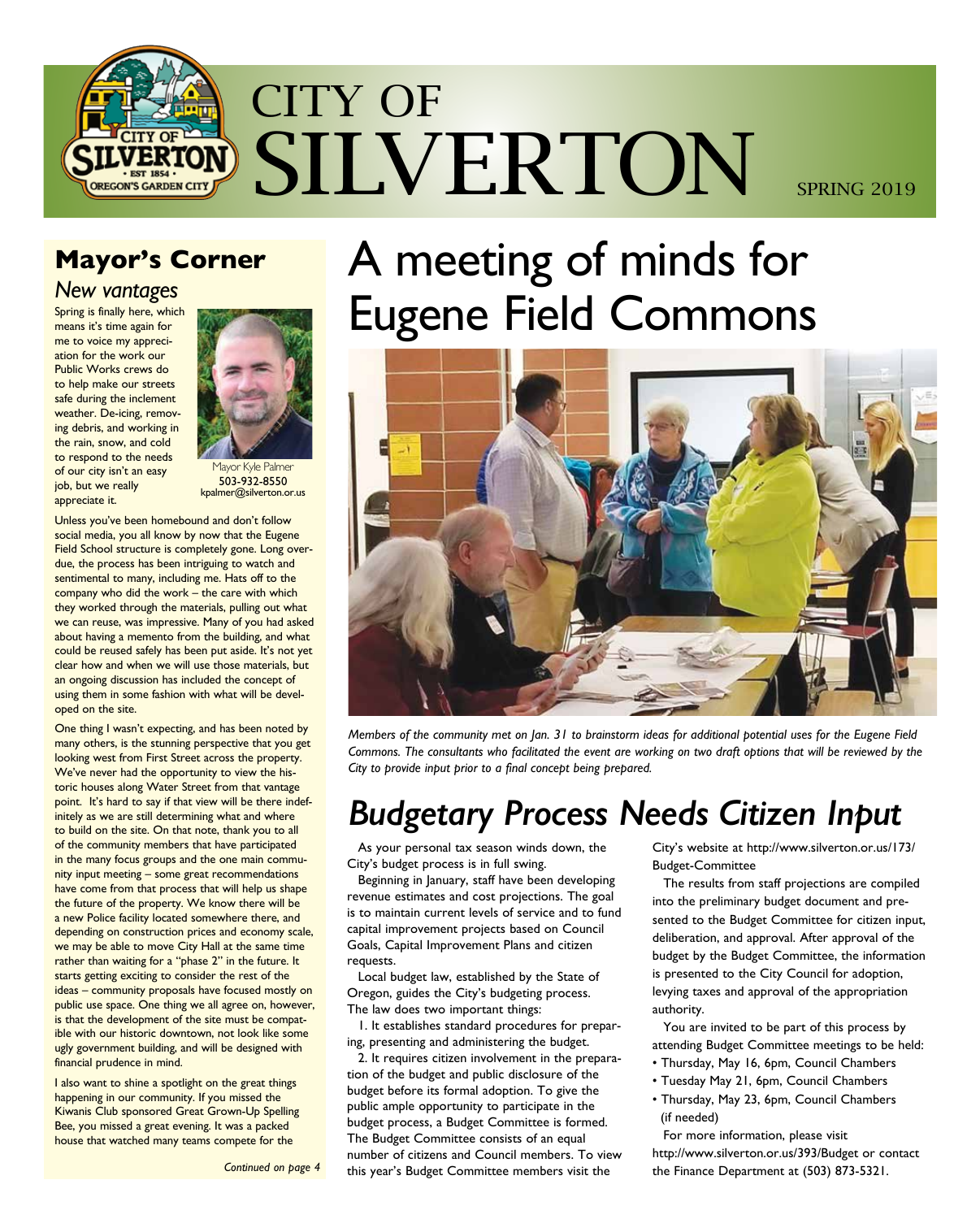## **Court Amnesty Program Recouped Funds, Gave Fresh Start for 71 People**

The City of Silverton Municipal Court ran an inaugural amnesty program between Dec. 1, 2018 and Feb. 28, 2019. During these three months, the program allowed individuals the opportunity to pay half the outstanding fines and fees in their account and have the other half forgiven. The purpose of this one-time amnesty program was to help provide relief to individuals who had found themselves in default of a court-ordered obligation because they had unpaid traffic or non-traffic fines and fees.

The Court reached out to the community in several ways:

- Mailing almost 1,700 letters to individuals qualifying to participate.
- Advertising the program in the *Silverton Appeal* on Dec. 12, 2018.
- Posting electronic notices on the City's website and Facebook page.
- Posting flyers at City Hall.

71 individuals took advantage of the amnesty program opportunity, and the City collected a grand total of \$25,254.14. After state and county assessment fees were paid, the City retained \$19,923.08.

### **New four year terms begin**

*New and returning councilors were sworn in Jan. 7. From left to right: Councilor Jim Sears, Mayor Kyle Palmer, Councilor Crystal Neideigh, and Councilor Dana Smith.*

## **Silverton Starts Urban Forestry Program**

As part of the City's efforts to become a Tree City USA, Silverton has launched an urban forestry program to help maintain and protect trees on Silverton's public properties and right-of-ways. The trees that line Silverton streets, shade parks and trails, and beautify neighborhoods help make Silverton the Garden City of Oregon.

The City of Silverton will observe Arbor Day on Friday, April 26, by planting trees with a group of volunteers at several area parks. Community members are encouraged to participate in the festivities by visiting a park or green space in or around Silverton. Information on planting the right tree in the right place and ideas for celebrating Arbor Day can be found at silverton.or.us/urbanforestry.

## **Backflow Preventer Reports Due June 1**

Did you know if you have a landscape sprinkler system, pond, boiler or fire suppression system on your property, you are required to have a backflow preventer installed?

Backflow preventers must be tested annually to ensure the device is working properly to help keep drinking water safe throughout the water system. All test reports are due by June 1.

For more information, contact the Cross Connection Program Coordinator at 503-874-2281.

# *New faces, promotions at Public Works*

The City is excited to welcome two great new contributors to the Public Works Department and celebrate a promotion.

Robert Hoffman was promoted to Utility Worker II in November 2018 after joining the City in May 2018. Congratulations to Robert on this achievement!

Gustabo Soto joined the Maintenance Division as Utility Worker I in November 2018 after serving in temporary positions with the City of Salem. There he gained extensive experience in parks and is excited to join the Silverton team where he has the opportunity to work in water, sewer, streets, and parks operations and develop new skills.

Mike White joined the City in February as City Engineer and brings a wealth of experience in civil engineering and wastewater technology to the City. Mike owned and operated his own design-build services company for several years and prior to that served the City of Virginia Beach, VA. He shared a story about his first few weeks in Silverton:

"While riding my bicycle in Silverton on the evening of March 31, my wallet fell out of my pants pocket. Within a matter of hours one of Silverton's own contacted the local police and returned my wallet with all cash and credit cards. Oregon is where folks enjoy the outdoors and care for one another."



### **Recognizing civic involvement**  *Longtime Planning Commissioner (10 years) and Budget Committee (15 years) member Jeff DeSantis received a standing ovation at January's Council meeting. Thank you, Jeff! The City wishes him well in his future pursuits.*



## **Experiencing Silverton's Water Cycle, Part 2**

*Students and teachers in the Transitions Program from Silverton High School continued their tour of Water Quality facilities with a visit to the Water Treatment Plant on Jan. 25. Water Quality Supervisor Steve Starner and Water Treatment Plant Operator Mike Downey hosted the group; Steve Starner and Elizabeth Gray, Assistant to the City Manager/Human Resources Coordinator, will continue working with the group to share additional visits to Water Quality facilities such as the Oregon Garden in the coming months. Special thanks also to Casey Young, Sewer-Water Operator I, for his work in making accessibility improvements to the Water Treatment Plant.*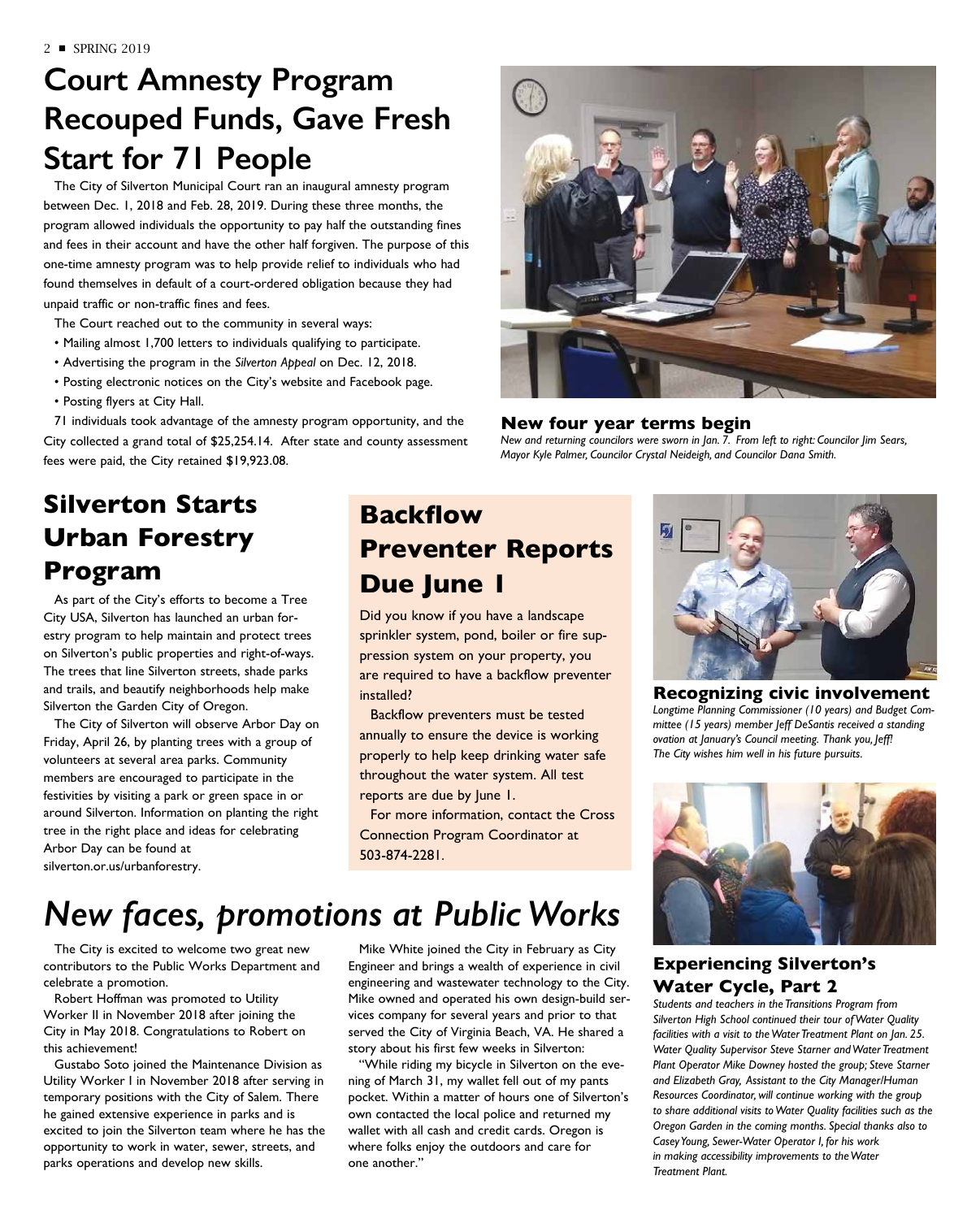# *Tips For Accessory Dwellings, Fences in Silverton*

This quarter the Community Development Department brings you information on some home and lot updates you may be considering. You can always contact the Department at 503-874-2207 during business hours, or visit the City's website for more detailed information and Development Code Standards to help you with your plans. Please note that ADU standards are currently under review in order to encourage ADU use in the City.

### **ADUs in Silverton**

"Accessory Dwelling Unit (ADU)" refers to a second dwelling unit created on a lot with a house, attached house, or manufactured home. The second unit is created auxiliary to, and is always smaller than the house, attached house, or manufactured home. A homeowner may be interested in creating an ADU in order to share the lot with a friend or family member or to generate additional income through short-or-long term rentals (in that case, make sure to follow all applicable City and other regulations for business licenses and lodging tax collection). ADUs are allowed on all residentially zoned property within the City provided they conform to the following standards:

**1. Floor Area.** Accessory dwellings shall not exceed 800 square feet of floor area if detached from the primary dwelling, or 40 percent of the primary unit, whichever is less. The unit can be a detached cottage, a unit attached to a garage, or in a portion of an existing house.

**2. Oregon Residential Specialty Code.** The structure must comply with the Oregon Residential Specialty Code.

**3. Owner-Occupied.** The primary residence or accessory dwelling shall be owner-occupied. Alternatively, the owner may appoint a member of his or her immediate family as a resident caretaker of one of the units and manager of the other unit.

**4. One Unit.** A maximum of one accessory dwelling unit is allowed per lot.

**5. Silverton Development Code Standards.** The dwelling shall conform to the lot standards in Table 2.2.120 of the Silverton Development Code, except as modified below:

a. The height of a detached accessory dwelling (i.e., separate cottage) shall not exceed 22 feet.

b. The dwelling shall be set back not less than 20 feet from the front property line, seven feet from side property lines, and 20 feet from the rear property line. When the dwelling is accessed from

an alley, the rear yard setback may be reduced to five feet.

c. The approval body may require a landscape hedge or fence be installed on the property line separating a detached accessory dwelling from an abutting single-family dwelling, unless the applicant and the owner of the abutting single-family dwelling agree in writing not to install the hedge or fence.

d. In order to maintain a consistent architectural character, similar building materials, architectural design and colors shall be used so that the accessory dwelling blends with the general appearance of the primary dwelling.

e. A parcel containing a primary dwelling unit and an accessory dwelling shall provide a minimum of two off-street parking spaces.

The process to construct an ADU requires the submission of plans and applications for building permits (structural, plumbing, electrical, and mechanical). Planning staff reviews the ADU permit for compliance with the above standards and if approved would provide the permit to the Building Department for review of the construction plans.

The building permit fee and any applicable System Development Charges (SDCs) are due when the permit is picked up. Additions to single-family dwellings are exempt from all portions of the system development charge (SDCs). If an ADU is constructed as an addition to a single-family home it

falls under the same SDCs exemption.

If a detached ADU is built then it would be subject to SDC fees. SDCs are designed to collect funds for public improvements that are needed due to an increase in impact on utilities.

The owner-occupied standard is reviewed at the time of building permit submittal. Staff checks to see if the property owner's address is the same as the permit address, which would indicate an owner-occupied unit. While there is the option for the owner to appoint a member of his or her immediate family as a resident caretaker of one of the units and manager of the other unit, most Silverton homeowners with ADUs reside in one of the units themselves.

### **Building a Fence**

Construction of fences shall conform to all of the following requirements, found in the city's municipal development code (3.2.500):

### **A. General Requirements.**

All fences, walls, or hedges shall comply with the height limitations of the respective zoning district (Article 2, Tables 2.2.120.A and 2.3.120) and the standards of this section. All fences shall be located outside any vision clearance area.

*Continued on page 4*

# *Utility Assistance Program Revamped*<br>The City of Silverton and **Conservant City of** Silverton City limits.<br>Silverton Area Community Aid Silverton city limits.

The City of Silverton and Silverton Area Community Aid (SACA) revamped their Utility Assistance Program agreement this year. The City recognizes that emergencies arise that may require financial assistance towards City utilities. Therefore, the City has given SACA \$5,000 to assist utility customers who live within Silverton city limits.

The program will be administered by SACA. Qualified applicants must:

• Reside within City of Silverton city limits.

• Be a customer of the City's water or sewer utilities for at least six months.

• Meet the income guidelines for USDA-TEFAP Commodity Eligibility.

Applicants are eligible for assistance up to a maximum amount of \$150 per calendar year. Customers can request assistance for delinquent and current balances; however no delinquent or administrative fees are covered.



For assistance or information about the UAP and other programs SACA offers please contact: 503-873-3446 or http:// silvertonareacommunityaid.org/ assistance/

## *Silverton City Council*



Mayor **Kyle Palmer**

503-932-8550 kpalmer@ silverton.or.us



Councilor **Jason Freilinger**

jfreilinger@ silverton.or.us



**Crystal Neideigh** cneideigh@ silverton.or.us

Councilor **Matt** 



Councilor **Jim Sears** 503-873-9357 jsears@ silverton.or.us-



Councilor **Dana Smith** 503-873-4921 dsmith@ silverton.or.us

### *Silverton City Hall*

*306 S. Water St. • 503-873-5321* **Finance Director Kathleen Zaragoza** 503-874-2203 • kzaragoza@silverton.or.us **Community Development Director Jason Gottgetreu** 503-874-2212 jgottgetreu@silverton.or.us

**Public Works Director Petra Schuetz** 503-874-2210 • pschuetz@silverton.or.us **Police Chief Jeff Fossholm** 503-874-2228 • jfossholm@silverton.or.us



City Manager **Christy Wurster** 503-874-2205 cwurster@ silverton.or.us

**Plummer**  mplummer@ silverton.or.us